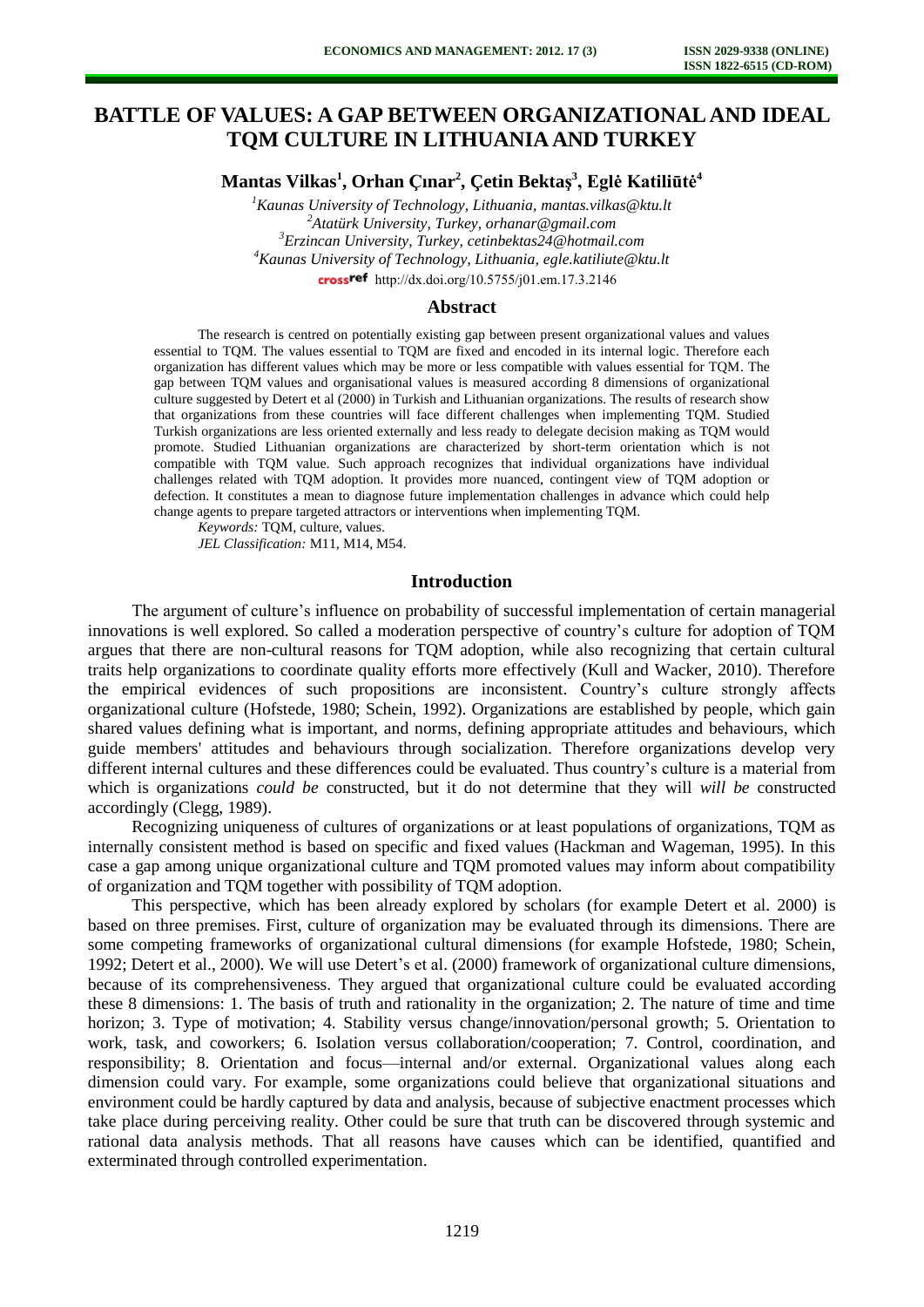Second, there is an ideal TQM culture, which could be described through underlying values. Detert et al. (2000) identified comprehensive set of values and beliefs that, they argue, represent the cultural backbone of successful total quality management adoption, according each of 8 dimensions. For example, if an organization believes in success of rational approach to perceive reality based on repetitive data collection and analysis, it would be closer to ideal TQM value for the basis of truth and rationality dimension.

Third, the closer organizational values are to ideal TQM values, the easier it would be for organization to adopt TQM. For example organization which operates in high velocity environment where success is rewarded by knowledge intensive work starts to implement TQM. The members of such organization may believe in tacit nature of knowledge, which is difficult to capture, quantify. They may base their actions on personal expertise, not on collective rational decision making. It could be difficult to implement TQM in such organization because of value conflicts between existing organizational approach and TQM promoted approach about the basis of truth and rationality in the organization.

Based on organizational culture and ideal TQM culture gap approach an **objective of the paper** is to identify the extent of a gap between values essential to TQM and organizational values in Turkey and Lithuania.

The pilot survey of country's culture reflecting Detert's et al. (2000) dimensions is conducted in both Turkey and Lithuania. 119 respondents have been survey in both countries. Using descriptive survey design, the sample of the study was 56 entrepreneurs living in the province of Erzincan, Eastern Anatolia, Turkey and 63 entrepreneurs living in the city Kaunas, Lithuania. The results of research show that there are observable differences among values of studied Turkish and Lithuanian organizations. It also reveals that studied Lithuanian and Turkish organizations will face different challenges when implementing TQM. Turkish organizations will struggle with internal orientation and reluctance for delegation of decision making. Short-term orientation will be a major challenge for successful implementation of TQM in Lithuania.

The article is structured into three sections. The concept of organizational and ideal TQM values gap is explored in the first section. Methodology of sample survey which has been conducted in Turkey and Lithuania is presented in the second section. The results of the survey which allowed identifying the gap of organizational and ideal TQM culture in surveyed Lithuanian and Turkish organizations is presented in the final section.

### **The concept of fit between organizational and TQM essential values**

We understand culture as "a system of shared values defining what is important, and norms, defining appropriate attitudes and behaviours, that guide members' attitudes and behaviours" (Detert et al., 2000, p.852). Values are "broad tendencies to prefer certain states of affairs over others" (Hofstede, 1998, p.478). Organizations develop unique cultures because of unique shared experiences, leaders' values and environmental conditions. As definition of the culture explains, latent values and norms, which organizational members hardly acknowledge because of their tacit nature, guide behaviour in certain manner, and define what is important and what is not. Cultures of organizations could be compared according different dimensions. We will use the Detert's et al. (2000) classification of organizational culture dimensions. They suggested that organizational culture could be understood through these dimensions: 1. The basis of truth and rationality in the organization; 2. The nature of time and time horizon; 3. Type of motivation; 4. Stability versus change/innovation/personal growth; 5. Orientation to work, task, and coworkers; 6. Isolation versus collaboration/cooperation; 7. Control, coordination, and responsibility; 8. Orientation and focus—internal and/or external. Every organization could have unique culture which could be described by organization's position along each dimension.

TQM has an internal logic which expects specific behaviours and attention patterns of organizations which adopt it. Internal logic of TQM in terms of behaviours that it promotes is derived from values of its founders, its purpose and specific environmental situation when it has been created. For example, it argues that organizations should engage in long term relationships with suppliers, ground organizational decisions on rational analysis, analyze, improve and adhere to standardized organizational routines etc. To adopt TQM is to align organizational behaviour with TQM expected behaviour. Thus it is possible to set TQM promoted behaviours on the same eight dimensions according which organizations culture is evaluated.

If organizational values and believes are close to TQM promoted values and beliefs, it is a good fit between organizational values and values essential to TQM. In this case the possibility of successful adoption of TQM is increasing. On the contrary, if organizational values and believes are different from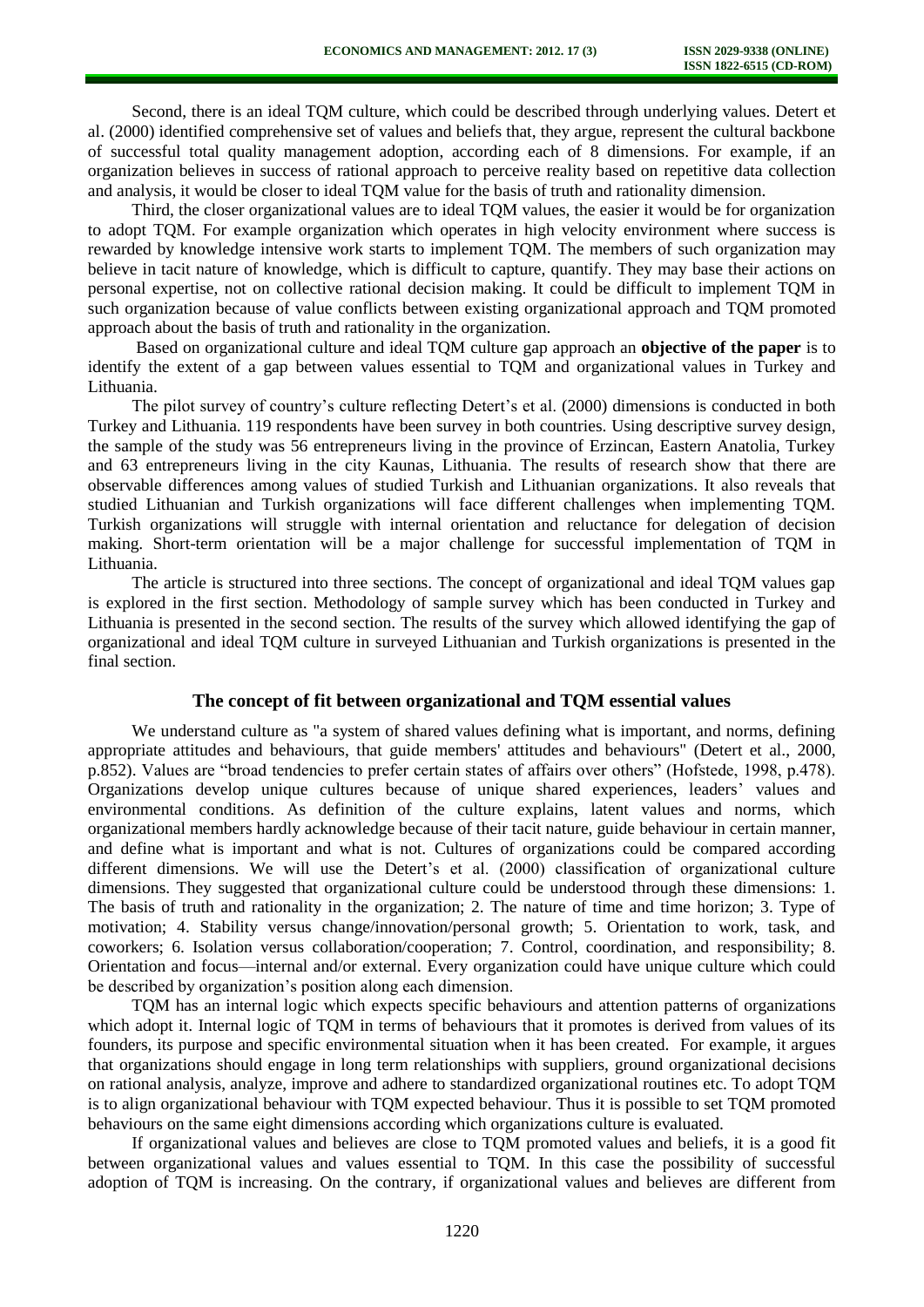TQM promoted values and beliefs a battle of values manifests through conflicting modes of behaviour. In this case TQM promoted behaviour contradicts routine behaviour of members of organization which is shaped by present values.



**Figure 1.** The concept of fit of between Ideal TQM and organizational values

Table 1 provides descriptions of values along eight dimensions of organizational culture. Two columns present two different poles of values: less and more compatible with TQM. Both types of values are summarized according Detert et al. (2000).

| <b>Organizational Culture</b><br><b>Dimension</b>               | <b>Less compatible with TQM</b>                                                                                                                                                                  | More compatible with TQM                                                                                                                                                                                                                     |  |  |  |
|-----------------------------------------------------------------|--------------------------------------------------------------------------------------------------------------------------------------------------------------------------------------------------|----------------------------------------------------------------------------------------------------------------------------------------------------------------------------------------------------------------------------------------------|--|--|--|
| 1. The basis of truth and<br>rationality in the<br>organization | Decisions making is delegated<br>to<br>individuals, based on their experience.<br>Data on operational performance is not<br>collected and analyzed routinely.                                    | Decision making should rely on factual<br>information and the scientific method. It is<br>believed that any issue has a root cause,<br>could<br>which<br>be<br>discovered<br>through<br>analysis based on rational<br>systematic<br>methods. |  |  |  |
| 2. The nature of time and<br>time horizon                       | Planning and goal setting systems is<br>concentrated on here-and-now.<br>Decisions<br>that<br>improve<br>present<br>performance have to be implemented,<br>despite their long-term consequences. | Improvement<br>requires<br>long-term<br>a<br>orientation and a strategic approach to<br>management. Decisions should be evaluated<br>according their long term effect.                                                                       |  |  |  |
| 3. Motivation                                                   | There is a "human factor" and there<br>will be defects, despite how much<br>system is developed. Problems are<br>related to employees not - processes.                                           | Quality problems are caused by poor<br>systems—not the employees. Employees are<br>intrinsically motivated to do quality work if<br>the system supports their efforts.                                                                       |  |  |  |
| 4. Stability versus<br>change/innovation/personal<br>growth     | Stability and status quo is preferred. A<br>high preference for personal security is<br>acknowledged. Those who propose<br>new ideas are treated as trouble<br>makers.                           | Quality improvement is continuous and<br>never ending, it is never good enough.<br>Quality can be improved with existing<br>resources. Because improvements can be<br>made without change, it should be embraced<br>as common state.         |  |  |  |
| 5. Orientation to work,<br>task, and co-workers                 | Work is valued as a mean by itself.<br>The results are not so important as the<br>process itself.                                                                                                | The main purpose of the organization is to<br>achieve results that its stakeholders consider<br>important. Results are achieved through<br>internal process improvement, prevention of<br>defects, and customer focus.                       |  |  |  |
| 6. Isolation versus<br>collaboration/cooperation                | Working in groups is treated<br>as<br>inefficient,<br>violating<br>individual<br>autonomy. Performance evaluation is<br>based on personal achievements.                                          | Cooperation and collaboration (internal and<br>external) are necessary for a successful<br>organization,                                                                                                                                     |  |  |  |
| 7. Control, coordination,<br>and responsibility                 | High centralization of decision making<br>is present. High power distance is<br>tolerated.<br>Strong<br>leadership<br>is<br>expected.                                                            | A shared vision and shared goals are<br>necessary for organizational success. All<br>employees should be involved in decision<br>making and in supporting the shared vision.                                                                 |  |  |  |
| 8. Orientation and focus-<br>internal and/or external           | Organization is self sustaining and it is<br>a goal by itself.                                                                                                                                   | An organization should be customer driven.<br>Financial results will follow.                                                                                                                                                                 |  |  |  |

**Table 1.** Values and Beliefs Essential to TQM - Overlaid onto Organizational Culture Dimensions

The values described in Table 1 represent different poles of dimensions. The specific organizational values may vary along an axis from one pole to another. Therefore as closer they are to the ideal TQM values, the higher possibility of TQM adoption.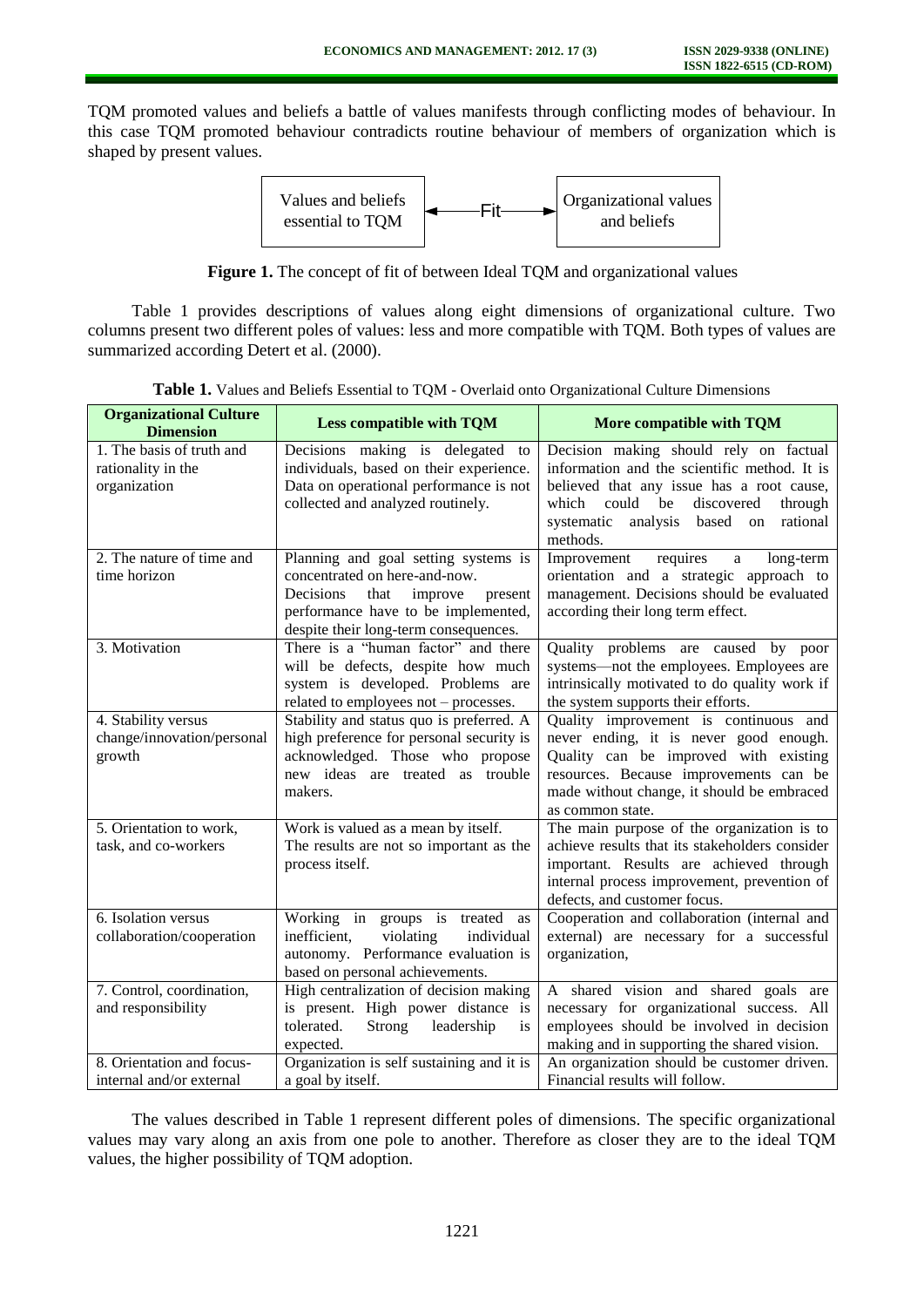# **Methodology**

Our objective is to identify the extent of a gap between TQM values and general organizational culture dimensions in Turkey and Lithuania. Using descriptive survey design, the sample of the study was 56 entrepreneurs living in the province of Erzincan, Eastern Anatolia, Turkey and 63 entrepreneurs living in the city Kaunas, Lithuania. We assumed that their thoughts and beliefs give very important clues to understand the values related to TQM. It was presumed that organization has homogeneous values, which do not vary essentially in different departments or subgroups.

Demographic characteristics of participant companies from Turkey could be summarized as follows. Most (75%) of studied organizations do business in trade sector (industry  $-18$ %; tourism  $-5$ %; agriculture – 2%). Most of them (46 %) employ from 10-49 employees (1-9 – 38 %; 50-99 - 2 %; more than 100 – 14 %).

Most of the respondent from the Lithuanian organizations were females 67 %. The businessmen (-women) mostly (38 %) have from 5 to 10 years of business experience  $(1-4 - 32\%; 10-20 - 18\%$ , more than  $20 - 12%$ ).

The questionnaire used to collect the data was designed based on Detert's et al. (2000) framework of organizational culture dimensions. In order to generate questionnaire items we also utilized other studies held in Turkey (İlhan, 2006; Aktaş, 2010; Erbakan, 2010). There were 32 items including four items for each dimension. The answers should be given according to structured five point Likert from 1 (disagree) to 5 (strongly agree). The overall reliability co-efficient yielded an r=0.76 (Turkey) / 0.73 (Lithuania) Cronbach Alpha.

| Range         | <b>Evaluation</b> |
|---------------|-------------------|
| 1.00-1.80     | Low               |
| 1.81-2.60     | Low-moderate      |
| $2.61 - 3.40$ | Moderate          |
| 3.41-4.20     | Moderate-high     |
| $4.21 - 5.00$ | High              |

**Table 2.** Ranges to evaluate means

To evaluate means a range table was established shown in Table 2. As we used five-point Likert from 1 to 5, the step range should be found to evaluate means. We found step range as (5-1)/5=4/5=0.8. We added this value to 1 and so on. Then the range table included the situations as low, low-moderate, moderate, moderate-high and high.

### **The gap between ideal TQM and organizational culture in Turkey and Lithuania**

We found overall mean for the sample from Turkey as 3.93 and from Lithuania as 3.49 which corresponds to *moderate-high* according to Table 2. If talking generally this result shows that there is a little gap between TQM ideal and Turkish/Lithuanians entrepreneurs' values.

| <b>Dimension</b>                                          | <b>Mean</b> | <b>Evaluation</b> |
|-----------------------------------------------------------|-------------|-------------------|
| 1- The basis of truth and rationality in the organization | 3.77        | Moderate-high     |
| 2- The nature of time and time horizon                    | 4.11        | Moderate-high     |
| 3- Motivation                                             | 4.38        | High              |
| 4-Stability versus change/innovation/personal growth      | 4.04        | Moderate-high     |
| 5- Orientation to work, task, and coworkers               | 4.27        | High              |
| 6- Isolation versus collaboration/cooperation             | 4.48        | High              |
| 7- Control, coordination, and responsibility              | 3.45        | Moderate-high     |
| 8- Orientation and focus-internal and/or external         | 3.21        | Moderate          |

**Table 3.** Means according to dimensions for participants from Turkey

According to Table 3 the worst result is for 8<sup>th</sup> dimension as it corresponds to *moderate*. It can be said for entrepreneurs from Turkey that their values related to orientation and focus (internal and/or external) are weak comparing to other dimensions. This shows that there are some problems about being driven by customer demands and about following financial results. In other words there is a particular gap between TQM ideal and organizational culture for this dimension.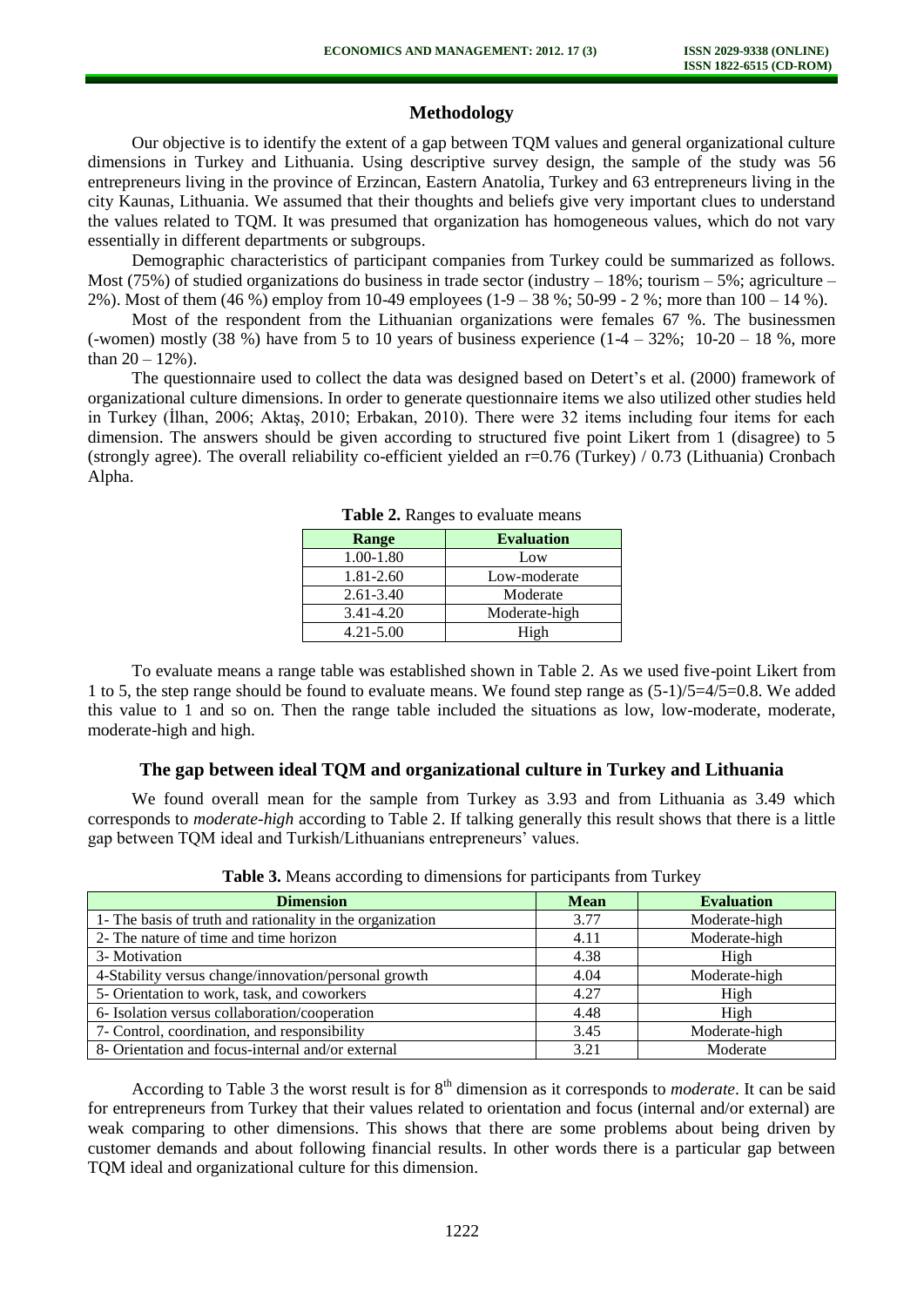For  $3<sup>rd</sup>$ ,  $5<sup>th</sup>$  and  $6<sup>th</sup>$  dimensions we observed the best results. It is possible to state that Turkish entrepreneurs think that quality problems are related to poor systems not employees and in order to make people to do a first class job they should be motivated intrinsically. Like this result according to Turkish entrepreneurs orientation to work, task and co-workers is an important issue to achieve organizational goals. Furthermore they agree that internal and external cooperation and collaboration are necessary to take successful results. For these dimensions they close to TQM ideal.

Finally there is a little gap between TQM ideal and organizational culture for the rest of dimensions.

| <b>Dimension</b>                                          | <b>Mean</b> | <b>Evaluation</b> |
|-----------------------------------------------------------|-------------|-------------------|
| 1- The basis of truth and rationality in the organization | 3.34        | Moderate          |
| 2- The nature of time and time horizon                    | 2.97        | Moderate          |
| 3- Motivation                                             | 3.65        | Moderate-high     |
| 4-Stability versus change/innovation/personal growth      | 3.64        | Moderate-high     |
| 5- Orientation to work, task, and co-workers              | 2.67        | Moderate          |
| 6- Isolation versus collaboration/cooperation             | 4.17        | Moderate-high     |
| 7- Control, coordination, and responsibility              | 4.74        | High              |
| 8- Orientation and focus-internal and/or external         | 4.76        | High              |

| Table 4. Means according to dimensions for participants from Lithuania |  |  |
|------------------------------------------------------------------------|--|--|
|                                                                        |  |  |

According to Table 4 the worst results are for  $1<sup>rd</sup>$ ,  $2<sup>th</sup>$  and  $5<sup>th</sup>$  dimensions as they correspond to *moderate*. It can be said for entrepreneurs from Lithuania that their values related to the basis of truth and rationality in the organization, the nature of time and time horizon and orientation to work, task, and coworkers are weak comparing to other dimensions. There are particular gaps between TQM ideal and organizational culture for these dimensions.

For  $7<sup>rd</sup>$  and  $8<sup>th</sup>$  dimensions we observed the best results. It is possible to state that Lithuanian entrepreneurs think that a shared vision and shared goals are necessary for organizational success. All employees should be involved in decision making and in supporting the shared vision. They also agree that an organization should be customer driven. Financial results will follow. For these dimensions they close to TQM ideal.

Comparative results could be found in  $5<sup>th</sup>$  table.

| <b>Organizational Culture Dimension</b> | <b>Evaluation</b><br>(Turkey) | <b>Evaluation</b><br>(Lithuania) | <b>Comments</b>                         |  |  |
|-----------------------------------------|-------------------------------|----------------------------------|-----------------------------------------|--|--|
| 1- The basis of truth and rationality   | Moderate-high                 | Moderate                         | There is a difference (Turkish results) |  |  |
| in the organization                     |                               |                                  | closer to TQM ideal)                    |  |  |
| 2- The nature of time and time          | Moderate-high                 | Moderate                         | There is a difference (Turkish results  |  |  |
| horizon                                 |                               |                                  | closer to TQM ideal)                    |  |  |
| 3- Motivation                           | High                          | Moderate-high                    | There is a difference (Turkish results  |  |  |
|                                         |                               |                                  | closest to TQM ideal)                   |  |  |
| 4- Stability versus                     | Moderate-high                 | Moderate-high                    | No difference                           |  |  |
| change/innovation/personal growth       |                               |                                  |                                         |  |  |
| 5- Orientation to work, task, and co-   | High                          | Moderate                         | The biggest difference (Turkish         |  |  |
| workers                                 |                               |                                  | results closest to TQM ideal)           |  |  |
| 6- Isolation versus                     | High                          | Moderate-high                    | There is a difference (Turkish results  |  |  |
| collaboration/cooperation               |                               |                                  | closest to TQM ideal)                   |  |  |
| 7- Control, coordination, and           | Moderate-high                 | High                             | There is a difference (Lithuanian       |  |  |
| responsibility                          |                               |                                  | results closest to TQM ideal)           |  |  |
| 8- Orientation and focus-internal       | Moderate                      | High                             | The biggest difference (Lithuanian      |  |  |
| and/or external                         |                               |                                  | results closest to TQM ideal)           |  |  |

|  |  |  | Table 5. Comparison of evaluation according to dimensions for participants from Turkey and Lithuania |
|--|--|--|------------------------------------------------------------------------------------------------------|
|  |  |  |                                                                                                      |

Studied Lithuanian organziations are closer to values promoted by TQM according Orientation and focus-internal and/or external and control, coordination, and responsibility dimensions. On the other hand studied Turkish organizations are closer to to values promoted by TQM according the basis of truth and rationality in the organization, the nature of time and time horizon, motivation and orientation to work, task, and co-workers dimensions.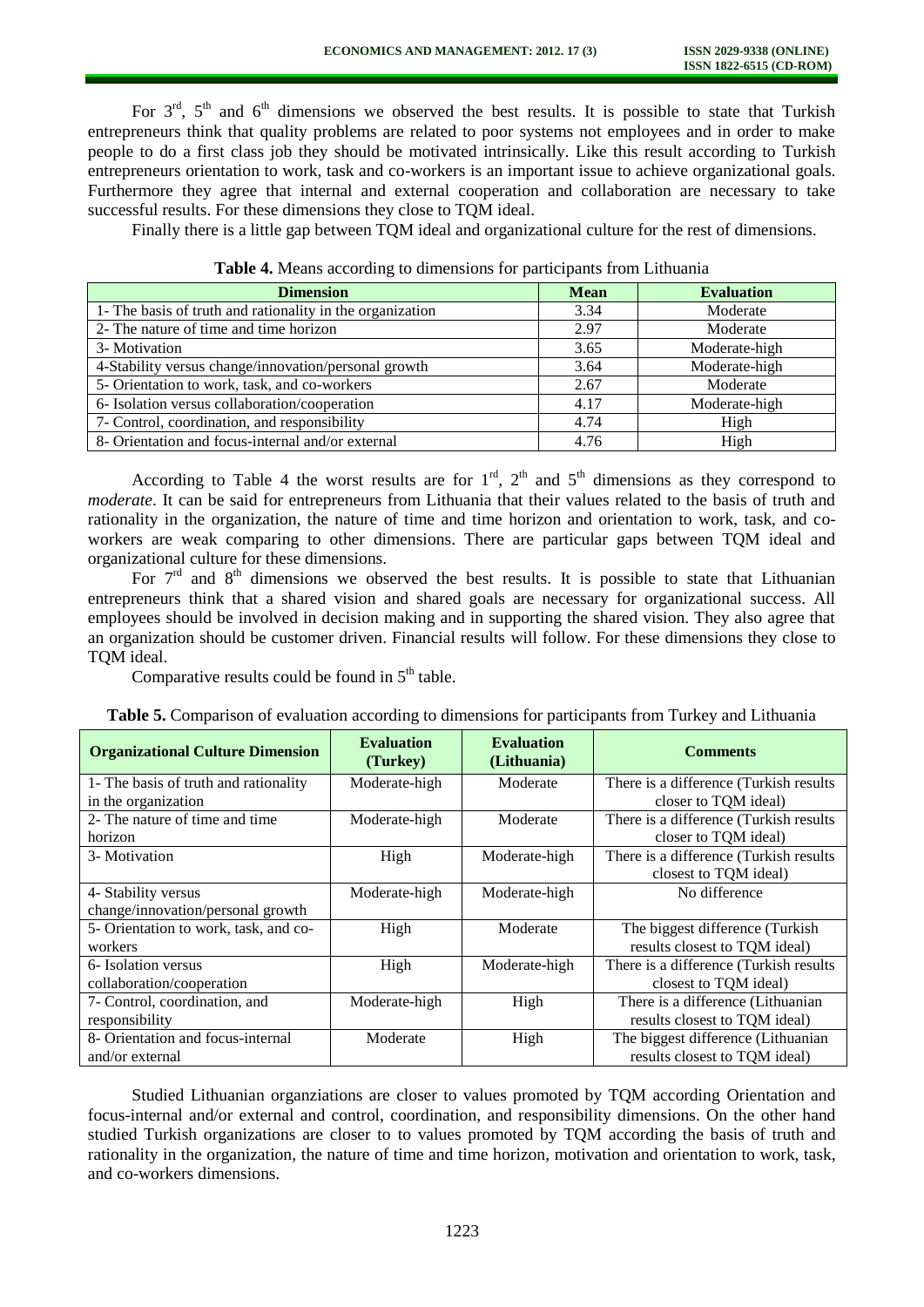

**Figure 2.** Comparison of means according to dimensions for participants from Turkey and Lithuania

We find noticeable differences among studied Lithuanian and Turkish organizations. Biggest differences manifest themselves according  $5<sup>th</sup>$  orientation to work, task, and co-workers,  $2<sup>nd</sup>$  the nature of time and time horizon,  $7<sup>th</sup>$  control, coordination, and responsibility and  $8<sup>th</sup>$  orientation and focus-internal and/or external dimensions.

### **Conclusions**

The results of the research enable to identify the extent of the gap between present organizational values and values essential to TQM. Such approach recognizes that individual organizations have individual challenges related with TQM adoption. It provides more nuanced, contingent view of TQM adoption or defection. Also it proposes a way to diagnose future implementation challenges in advance which could help change agents to prepare targeted attractors or interventions when implementing TQM.

Studied Lithuanian organziations are closer to values promoted by TQM according two dimentions "Orientation and focus-internal and/or external" and "Control, coordination, and responsibility". On the other hand studied Turkish organizations are closer to values promoted by TQM according "The basis of truth and rationality in the organization", "The nature of time and time horizon", "Motivation" and "Orientation to work, task, and co-workers" dimensions. Turkish and Lithuanian organizations will face different challenges when implementing TQM.

Studied Lithuanian organizations have been found more oriented to work as process than to work as a result as TQM promotes. Therefore this dimension is still surrounded by theoretical controversies. E.W. Deming argued that process orientation is more important that results orientations, although contemporary excellence models place strong emphasis on results orientation. Some scholars argue that process and results orientations should be balanced under TQM. Emphasis on short term orientation which is conflicting with long-term orientation TQM value will be another big challenge for Lithuanian organizations implementing TQM.